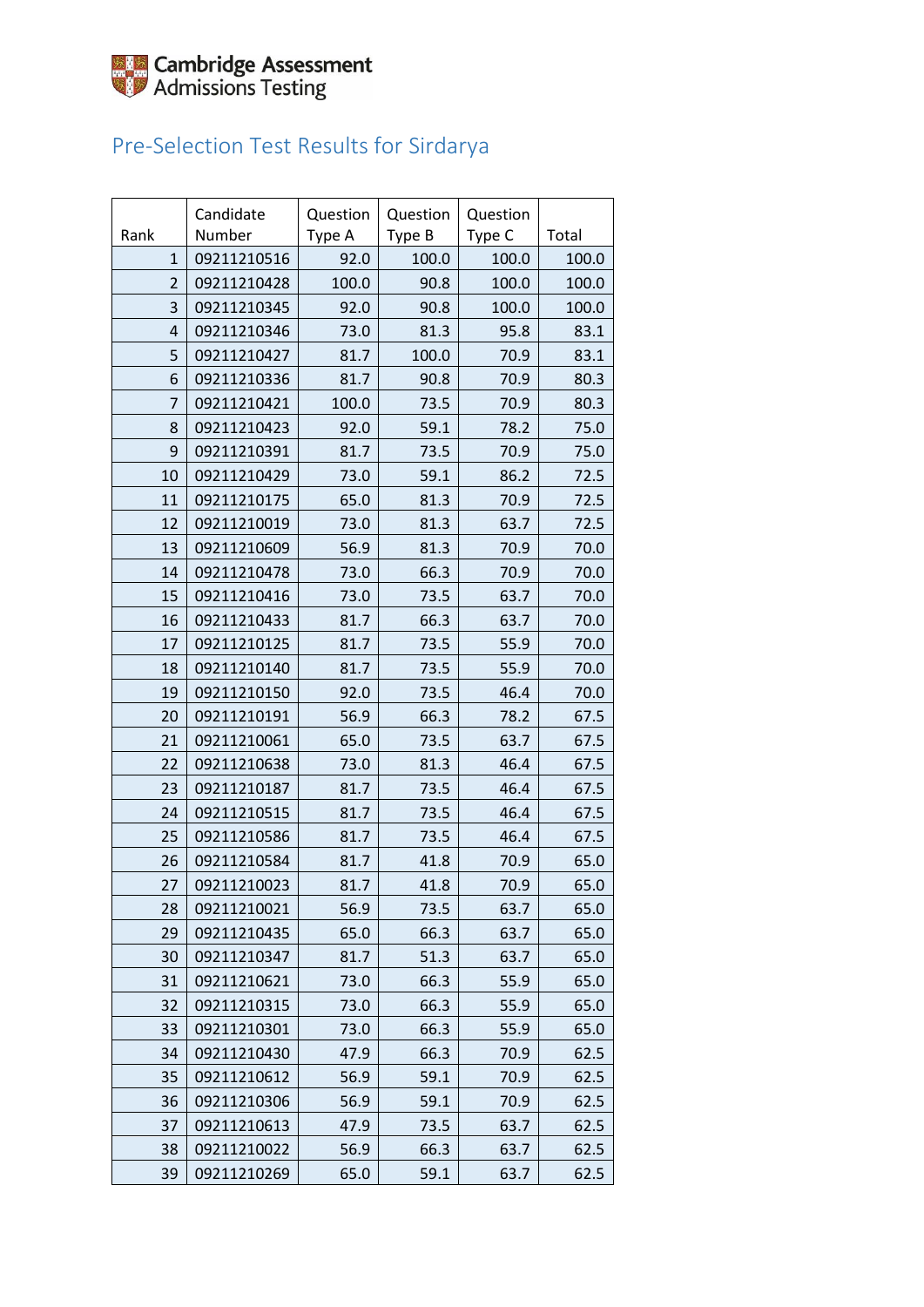

|      | Candidate   | Question | Question | Question |       |
|------|-------------|----------|----------|----------|-------|
| Rank | Number      | Type A   | Type B   | Type C   | Total |
| 40   | 09211210249 | 65.0     | 59.1     | 63.7     | 62.5  |
| 41   | 09211210054 | 65.0     | 59.1     | 63.7     | 62.5  |
| 42   | 09211210528 | 73.0     | 51.3     | 63.7     | 62.5  |
| 43   | 09211210157 | 65.0     | 66.3     | 55.9     | 62.5  |
| 44   | 09211210300 | 73.0     | 59.1     | 55.9     | 62.5  |
| 45   | 09211210555 | 73.0     | 59.1     | 55.9     | 62.5  |
| 46   | 09211210087 | 73.0     | 66.3     | 46.4     | 62.5  |
| 47   | 09211210513 | 81.7     | 59.1     | 46.4     | 62.5  |
| 48   | 09211210390 | 81.7     | 66.3     | 32.2     | 62.5  |
| 49   | 09211210091 | 81.7     | 66.3     | 32.2     | 62.5  |
| 50   | 09211210287 | 47.9     | 51.3     | 78.2     | 60.0  |
| 51   | 09211210084 | 56.9     | 51.3     | 70.9     | 60.0  |
| 52   | 09211210207 | 65.0     | 41.8     | 70.9     | 60.0  |
| 53   | 09211210067 | 36.9     | 73.5     | 63.7     | 60.0  |
| 54   | 09211210425 | 56.9     | 59.1     | 63.7     | 60.0  |
| 55   | 09211210434 | 56.9     | 59.1     | 63.7     | 60.0  |
| 56   | 09211210625 | 56.9     | 59.1     | 63.7     | 60.0  |
| 57   | 09211210251 | 73.0     | 41.8     | 63.7     | 60.0  |
| 58   | 09211210115 | 56.9     | 66.3     | 55.9     | 60.0  |
| 59   | 09211210246 | 65.0     | 59.1     | 55.9     | 60.0  |
| 60   | 09211210352 | 47.9     | 81.3     | 46.4     | 60.0  |
| 61   | 09211210303 | 47.9     | 81.3     | 46.4     | 60.0  |
| 62   | 09211210004 | 56.9     | 73.5     | 46.4     | 60.0  |
| 63   | 09211210441 | 56.9     | 73.5     | 46.4     | 60.0  |
| 64   | 09211210103 | 56.9     | 73.5     | 46.4     | 60.0  |
| 65   | 09211210007 | 65.0     | 66.3     | 46.4     | 60.0  |
| 66   | 09211210164 | 73.0     | 59.1     | 46.4     | 60.0  |
| 67   | 09211210149 | 73.0     | 59.1     | 46.4     | 60.0  |
| 68   | 09211210364 | 73.0     | 59.1     | 46.4     | 60.0  |
| 69   | 09211210344 | 73.0     | 66.3     | 32.2     | 60.0  |
| 70   | 09211210334 | 20.7     | 59.1     | 78.2     | 57.3  |
| 71   | 09211210601 | 56.9     | 41.8     | 70.9     | 57.3  |
| 72   | 09211210536 | 36.9     | 66.3     | 63.7     | 57.3  |
| 73   | 09211210208 | 47.9     | 59.1     | 63.7     | 57.3  |
| 74   | 09211210466 | 47.9     | 59.1     | 63.7     | 57.3  |
| 75   | 09211210440 | 65.0     | 41.8     | 63.7     | 57.3  |
| 76   | 09211210009 | 47.9     | 66.3     | 55.9     | 57.3  |
| 77   | 09211210089 | 47.9     | 66.3     | 55.9     | 57.3  |
| 78   | 09211210028 | 47.9     | 66.3     | 55.9     | 57.3  |
| 79   | 09211210359 | 47.9     | 66.3     | 55.9     | 57.3  |
| 80   | 09211210526 | 47.9     | 66.3     | 55.9     | 57.3  |
| 81   | 09211210349 | 47.9     | 66.3     | 55.9     | 57.3  |
| 82   | 09211210495 | 56.9     | 59.1     | 55.9     | 57.3  |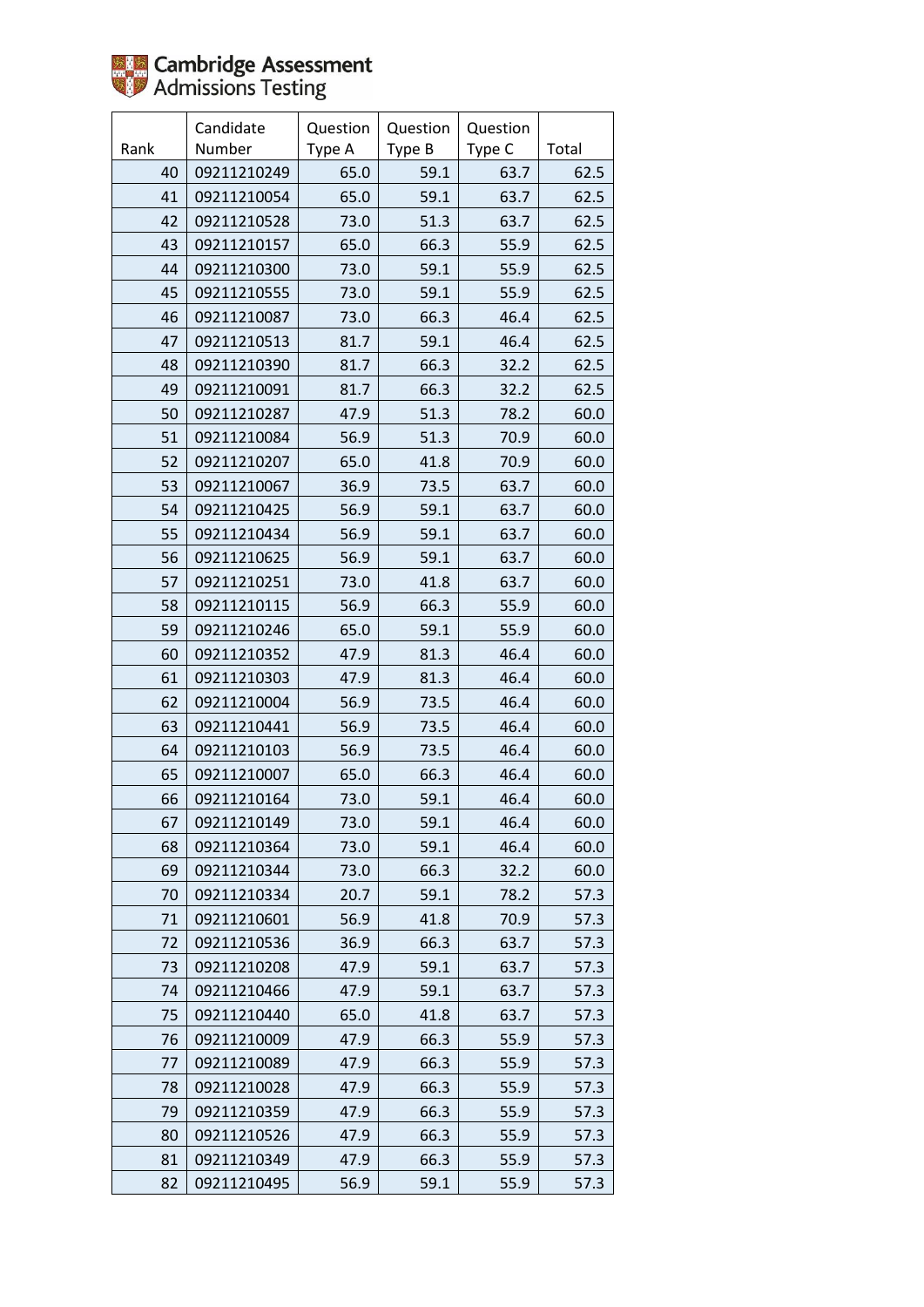

|      | Candidate   | Question | Question | Question |       |
|------|-------------|----------|----------|----------|-------|
| Rank | Number      | Type A   | Type B   | Type C   | Total |
| 83   | 09211210127 | 56.9     | 59.1     | 55.9     | 57.3  |
| 84   | 09211210025 | 56.9     | 59.1     | 55.9     | 57.3  |
| 85   | 09211210479 | 65.0     | 51.3     | 55.9     | 57.3  |
| 86   | 09211210448 | 65.0     | 51.3     | 55.9     | 57.3  |
| 87   | 09211210100 | 65.0     | 51.3     | 55.9     | 57.3  |
| 88   | 09211210153 | 56.9     | 66.3     | 46.4     | 57.3  |
| 89   | 09211210457 | 56.9     | 66.3     | 46.4     | 57.3  |
| 90   | 09211210122 | 65.0     | 59.1     | 46.4     | 57.3  |
| 91   | 09211210519 | 65.0     | 59.1     | 46.4     | 57.3  |
| 92   | 09211210484 | 65.0     | 59.1     | 46.4     | 57.3  |
| 93   | 09211210145 | 65.0     | 59.1     | 46.4     | 57.3  |
| 94   | 09211210410 | 65.0     | 59.1     | 46.4     | 57.3  |
| 95   | 09211210496 | 65.0     | 59.1     | 46.4     | 57.3  |
| 96   | 09211210286 | 65.0     | 59.1     | 46.4     | 57.3  |
| 97   | 09211210247 | 65.0     | 59.1     | 46.4     | 57.3  |
| 98   | 09211210505 | 65.0     | 59.1     | 46.4     | 57.3  |
| 99   | 09211210376 | 73.0     | 51.3     | 46.4     | 57.3  |
| 100  | 09211210138 | 73.0     | 51.3     | 46.4     | 57.3  |
| 101  | 09211210289 | 73.0     | 51.3     | 46.4     | 57.3  |
| 102  | 09211210363 | 73.0     | 51.3     | 46.4     | 57.3  |
| 103  | 09211210422 | 73.0     | 59.1     | 32.2     | 57.3  |
| 104  | 09211210206 | 81.7     | 51.3     | 32.2     | 57.3  |
| 105  | 09211210239 | 65.0     | 73.5     | 0.0      | 57.3  |
| 106  | 09211210468 | 92.0     | 51.3     | 0.0      | 57.3  |
| 107  | 09211210544 | 20.7     | 59.1     | 70.9     | 54.6  |
| 108  | 09211210082 | 20.7     | 59.1     | 70.9     | 54.6  |
| 109  | 09211210571 | 20.7     | 59.1     | 70.9     | 54.6  |
| 110  | 09211210262 | 36.9     | 51.3     | 70.9     | 54.6  |
| 111  | 09211210184 | 56.9     | 27.6     | 70.9     | 54.6  |
| 112  | 09211210489 | 36.9     | 59.1     | 63.7     | 54.6  |
| 113  | 09211210342 | 36.9     | 59.1     | 63.7     | 54.6  |
| 114  | 09211210491 | 36.9     | 59.1     | 63.7     | 54.6  |
| 115  | 09211210141 | 47.9     | 51.3     | 63.7     | 54.6  |
| 116  | 09211210010 | 47.9     | 51.3     | 63.7     | 54.6  |
| 117  | 09211210576 | 73.0     | 0.0      | 63.7     | 54.6  |
| 118  | 09211210001 | 36.9     | 66.3     | 55.9     | 54.6  |
| 119  | 09211210186 | 47.9     | 59.1     | 55.9     | 54.6  |
| 120  | 09211210069 | 47.9     | 59.1     | 55.9     | 54.6  |
| 121  | 09211210196 | 47.9     | 59.1     | 55.9     | 54.6  |
| 122  | 09211210119 | 47.9     | 59.1     | 55.9     | 54.6  |
| 123  | 09211210080 | 47.9     | 59.1     | 55.9     | 54.6  |
| 124  | 09211210348 | 47.9     | 59.1     | 55.9     | 54.6  |
| 125  | 09211210170 | 56.9     | 51.3     | 55.9     | 54.6  |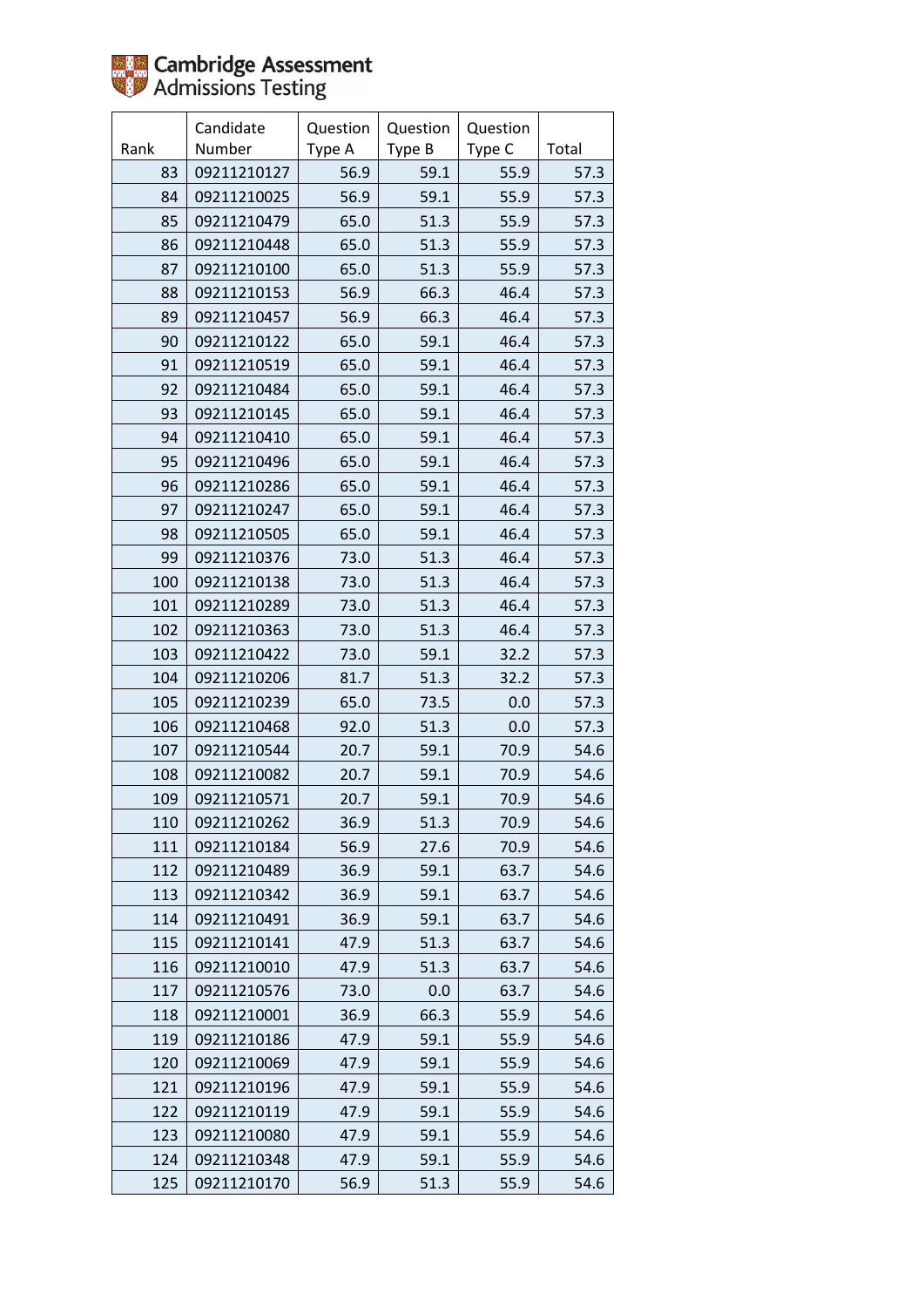

|      | Candidate   | Question | Question | Question |       |
|------|-------------|----------|----------|----------|-------|
| Rank | Number      | Type A   | Type B   | Type C   | Total |
| 126  | 09211210274 | 56.9     | 51.3     | 55.9     | 54.6  |
| 127  | 09211210514 | 56.9     | 51.3     | 55.9     | 54.6  |
| 128  | 09211210173 | 65.0     | 41.8     | 55.9     | 54.6  |
| 129  | 09211210230 | 56.9     | 59.1     | 46.4     | 54.6  |
| 130  | 09211210500 | 56.9     | 59.1     | 46.4     | 54.6  |
| 131  | 09211210267 | 65.0     | 51.3     | 46.4     | 54.6  |
| 132  | 09211210529 | 65.0     | 51.3     | 46.4     | 54.6  |
| 133  | 09211210623 | 65.0     | 51.3     | 46.4     | 54.6  |
| 134  | 09211210212 | 65.0     | 51.3     | 46.4     | 54.6  |
| 135  | 09211210539 | 65.0     | 51.3     | 46.4     | 54.6  |
| 136  | 09211210560 | 65.0     | 51.3     | 46.4     | 54.6  |
| 137  | 09211210532 | 73.0     | 41.8     | 46.4     | 54.6  |
| 138  | 09211210002 | 73.0     | 41.8     | 46.4     | 54.6  |
| 139  | 09211210415 | 56.9     | 66.3     | 32.2     | 54.6  |
| 140  | 09211210590 | 65.0     | 59.1     | 32.2     | 54.6  |
| 141  | 09211210158 | 65.0     | 59.1     | 32.2     | 54.6  |
| 142  | 09211210442 | 65.0     | 59.1     | 32.2     | 54.6  |
| 143  | 09211210360 | 65.0     | 59.1     | 32.2     | 54.6  |
| 144  | 09211210366 | 56.9     | 73.5     | 0.0      | 54.6  |
| 145  | 09211210116 | 73.0     | 59.1     | 0.0      | 54.6  |
| 146  | 09211210606 | 36.9     | 27.6     | 78.2     | 51.7  |
| 147  | 09211210521 | 20.7     | 51.3     | 70.9     | 51.7  |
| 148  | 09211210570 | 36.9     | 41.8     | 70.9     | 51.7  |
| 149  | 09211210183 | 36.9     | 41.8     | 70.9     | 51.7  |
| 150  | 09211210258 | 47.9     | 27.6     | 70.9     | 51.7  |
| 151  | 09211210235 | 20.7     | 59.1     | 63.7     | 51.7  |
| 152  | 09211210065 | 36.9     | 51.3     | 63.7     | 51.7  |
| 153  | 09211210633 | 36.9     | 51.3     | 63.7     | 51.7  |
| 154  | 09211210426 | 36.9     | 51.3     | 63.7     | 51.7  |
| 155  | 09211210016 | 36.9     | 51.3     | 63.7     | 51.7  |
| 156  | 09211210644 | 36.9     | 51.3     | 63.7     | 51.7  |
| 157  | 09211210250 | 36.9     | 51.3     | 63.7     | 51.7  |
| 158  | 09211210220 | 36.9     | 51.3     | 63.7     | 51.7  |
| 159  | 09211210189 | 36.9     | 51.3     | 63.7     | 51.7  |
| 160  | 09211210132 | 47.9     | 41.8     | 63.7     | 51.7  |
| 161  | 09211210275 | 47.9     | 41.8     | 63.7     | 51.7  |
| 162  | 09211210540 | 56.9     | 27.6     | 63.7     | 51.7  |
| 163  | 09211210340 | 56.9     | 27.6     | 63.7     | 51.7  |
| 164  | 09211210535 | 20.7     | 66.3     | 55.9     | 51.7  |
| 165  | 09211210147 | 36.9     | 59.1     | 55.9     | 51.7  |
| 166  | 09211210018 | 36.9     | 59.1     | 55.9     | 51.7  |
| 167  | 09211210126 | 36.9     | 59.1     | 55.9     | 51.7  |
| 168  | 09211210232 | 36.9     | 59.1     | 55.9     | 51.7  |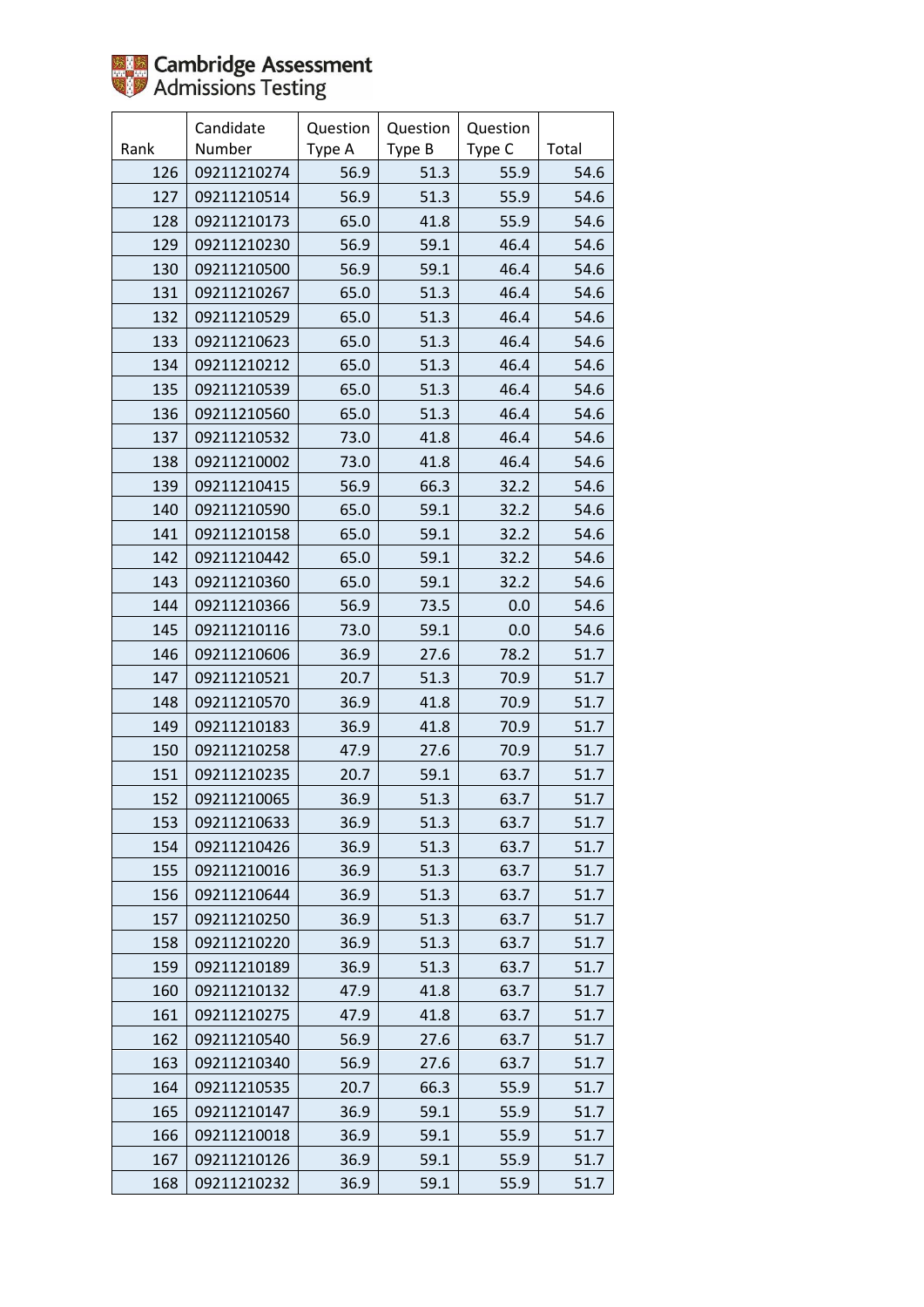

|      | Candidate   | Question | Question | Question |       |
|------|-------------|----------|----------|----------|-------|
| Rank | Number      | Type A   | Type B   | Type C   | Total |
| 169  | 09211210537 | 36.9     | 59.1     | 55.9     | 51.7  |
| 170  | 09211210193 | 47.9     | 51.3     | 55.9     | 51.7  |
| 171  | 09211210295 | 47.9     | 51.3     | 55.9     | 51.7  |
| 172  | 09211210253 | 47.9     | 51.3     | 55.9     | 51.7  |
| 173  | 09211210179 | 47.9     | 51.3     | 55.9     | 51.7  |
| 174  | 09211210057 | 47.9     | 51.3     | 55.9     | 51.7  |
| 175  | 09211210030 | 47.9     | 51.3     | 55.9     | 51.7  |
| 176  | 09211210248 | 47.9     | 51.3     | 55.9     | 51.7  |
| 177  | 09211210475 | 47.9     | 51.3     | 55.9     | 51.7  |
| 178  | 09211210060 | 47.9     | 51.3     | 55.9     | 51.7  |
| 179  | 09211210465 | 47.9     | 51.3     | 55.9     | 51.7  |
| 180  | 09211210136 | 56.9     | 41.8     | 55.9     | 51.7  |
| 181  | 09211210299 | 56.9     | 41.8     | 55.9     | 51.7  |
| 182  | 09211210358 | 56.9     | 41.8     | 55.9     | 51.7  |
| 183  | 09211210541 | 36.9     | 66.3     | 46.4     | 51.7  |
| 184  | 09211210272 | 36.9     | 66.3     | 46.4     | 51.7  |
| 185  | 09211210070 | 36.9     | 66.3     | 46.4     | 51.7  |
| 186  | 09211210077 | 47.9     | 59.1     | 46.4     | 51.7  |
| 187  | 09211210407 | 47.9     | 59.1     | 46.4     | 51.7  |
| 188  | 09211210545 | 47.9     | 59.1     | 46.4     | 51.7  |
| 189  | 09211210139 | 47.9     | 59.1     | 46.4     | 51.7  |
| 190  | 09211210026 | 56.9     | 51.3     | 46.4     | 51.7  |
| 191  | 09211210527 | 56.9     | 51.3     | 46.4     | 51.7  |
| 192  | 09211210015 | 56.9     | 51.3     | 46.4     | 51.7  |
| 193  | 09211210533 | 56.9     | 51.3     | 46.4     | 51.7  |
| 194  | 09211210368 | 56.9     | 51.3     | 46.4     | 51.7  |
| 195  | 09211210385 | 56.9     | 51.3     | 46.4     | 51.7  |
| 196  | 09211210458 | 73.0     | 27.6     | 46.4     | 51.7  |
| 197  | 09211210031 | 47.9     | 66.3     | 32.2     | 51.7  |
| 198  | 09211210487 | 56.9     | 59.1     | 32.2     | 51.7  |
| 199  | 09211210121 | 56.9     | 59.1     | 32.2     | 51.7  |
| 200  | 09211210531 | 56.9     | 59.1     | 32.2     | 51.7  |
| 201  | 09211210048 | 65.0     | 51.3     | 32.2     | 51.7  |
| 202  | 09211210372 | 65.0     | 51.3     | 32.2     | 51.7  |
| 203  | 09211210369 | 73.0     | 41.8     | 32.2     | 51.7  |
| 204  | 09211210288 | 73.0     | 51.3     | 0.0      | 51.7  |
| 205  | 09211210635 | 20.7     | 41.8     | 70.9     | 48.7  |
| 206  | 09211210467 | 20.7     | 51.3     | 63.7     | 48.7  |
| 207  | 09211210073 | 20.7     | 51.3     | 63.7     | 48.7  |
| 208  | 09211210261 | 36.9     | 41.8     | 63.7     | 48.7  |
| 209  | 09211210384 | 36.9     | 41.8     | 63.7     | 48.7  |
| 210  | 09211210419 | 36.9     | 41.8     | 63.7     | 48.7  |
| 211  | 09211210095 | 47.9     | 27.6     | 63.7     | 48.7  |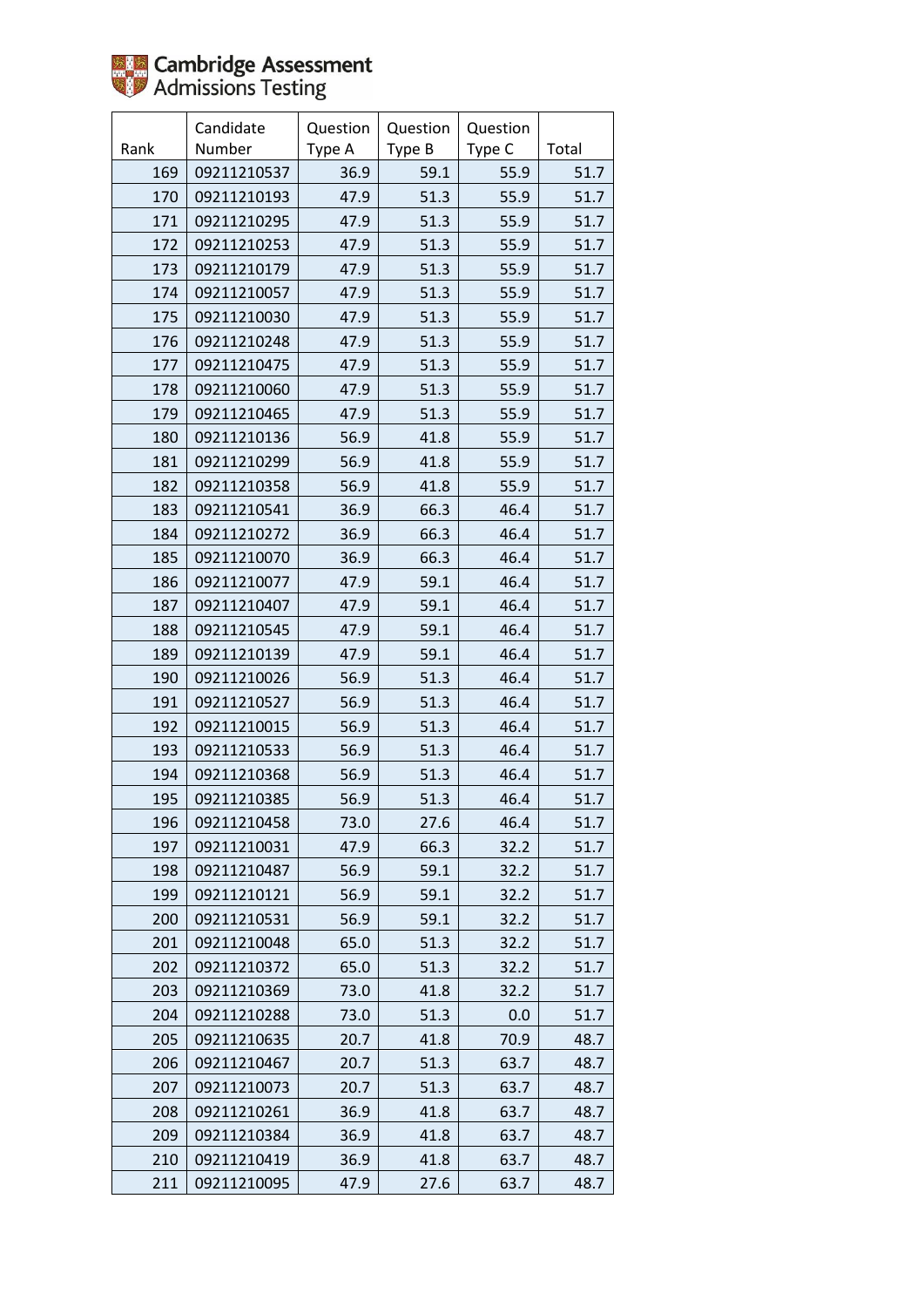

|      | Candidate   | Question | Question | Question |       |
|------|-------------|----------|----------|----------|-------|
| Rank | Number      | Type A   | Type B   | Type C   | Total |
| 212  | 09211210493 | 47.9     | 27.6     | 63.7     | 48.7  |
| 213  | 09211210291 | 47.9     | 27.6     | 63.7     | 48.7  |
| 214  | 09211210437 | 47.9     | 27.6     | 63.7     | 48.7  |
| 215  | 09211210204 | 47.9     | 27.6     | 63.7     | 48.7  |
| 216  | 09211210176 | 20.7     | 59.1     | 55.9     | 48.7  |
| 217  | 09211210245 | 20.7     | 59.1     | 55.9     | 48.7  |
| 218  | 09211210209 | 20.7     | 59.1     | 55.9     | 48.7  |
| 219  | 09211210561 | 20.7     | 59.1     | 55.9     | 48.7  |
| 220  | 09211210553 | 20.7     | 59.1     | 55.9     | 48.7  |
| 221  | 09211210559 | 36.9     | 51.3     | 55.9     | 48.7  |
| 222  | 09211210039 | 36.9     | 51.3     | 55.9     | 48.7  |
| 223  | 09211210455 | 36.9     | 51.3     | 55.9     | 48.7  |
| 224  | 09211210194 | 36.9     | 51.3     | 55.9     | 48.7  |
| 225  | 09211210329 | 36.9     | 51.3     | 55.9     | 48.7  |
| 226  | 09211210045 | 36.9     | 51.3     | 55.9     | 48.7  |
| 227  | 09211210252 | 36.9     | 51.3     | 55.9     | 48.7  |
| 228  | 09211210490 | 36.9     | 51.3     | 55.9     | 48.7  |
| 229  | 09211210485 | 47.9     | 41.8     | 55.9     | 48.7  |
| 230  | 09211210168 | 47.9     | 41.8     | 55.9     | 48.7  |
| 231  | 09211210614 | 47.9     | 41.8     | 55.9     | 48.7  |
| 232  | 09211210453 | 47.9     | 41.8     | 55.9     | 48.7  |
| 233  | 09211210602 | 47.9     | 41.8     | 55.9     | 48.7  |
| 234  | 09211210211 | 47.9     | 41.8     | 55.9     | 48.7  |
| 235  | 09211210296 | 47.9     | 41.8     | 55.9     | 48.7  |
| 236  | 09211210281 | 47.9     | 41.8     | 55.9     | 48.7  |
| 237  | 09211210382 | 56.9     | 27.6     | 55.9     | 48.7  |
| 238  | 06211210503 | 56.9     | 27.6     | 55.9     | 48.7  |
| 239  | 09211210205 | 65.0     | 0.0      | 55.9     | 48.7  |
| 240  | 09211210298 | 65.0     | 0.0      | 55.9     | 48.7  |
| 241  | 09211210498 | 20.7     | 66.3     | 46.4     | 48.7  |
| 242  | 09211210088 | 20.7     | 66.3     | 46.4     | 48.7  |
| 243  | 09211210105 | 20.7     | 66.3     | 46.4     | 48.7  |
| 244  | 09211210238 | 20.7     | 66.3     | 46.4     | 48.7  |
| 245  | 09211210380 | 36.9     | 59.1     | 46.4     | 48.7  |
| 246  | 09211210290 | 36.9     | 59.1     | 46.4     | 48.7  |
| 247  | 09211210032 | 36.9     | 59.1     | 46.4     | 48.7  |
| 248  | 09211210337 | 36.9     | 59.1     | 46.4     | 48.7  |
| 249  | 09211210259 | 36.9     | 59.1     | 46.4     | 48.7  |
| 250  | 09211210367 | 36.9     | 59.1     | 46.4     | 48.7  |
| 251  | 09211210361 | 47.9     | 51.3     | 46.4     | 48.7  |
| 252  | 09211210225 | 47.9     | 51.3     | 46.4     | 48.7  |
| 253  | 09211210642 | 47.9     | 51.3     | 46.4     | 48.7  |
| 254  | 09211210393 | 47.9     | 51.3     | 46.4     | 48.7  |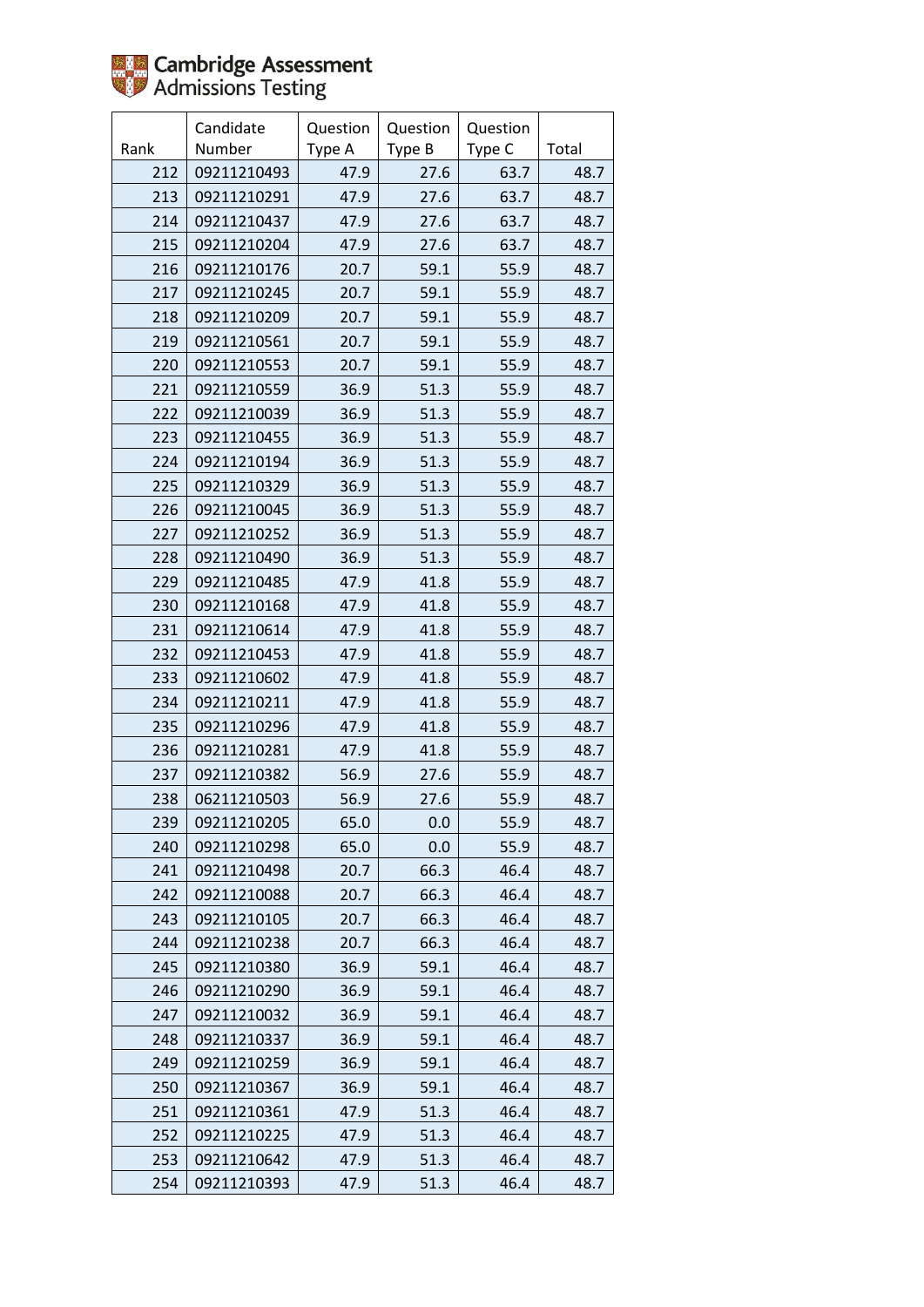

|      | Candidate   | Question | Question | Question |       |
|------|-------------|----------|----------|----------|-------|
| Rank | Number      | Type A   | Type B   | Type C   | Total |
| 255  | 09211210573 | 47.9     | 51.3     | 46.4     | 48.7  |
| 256  | 09211280542 | 47.9     | 51.3     | 46.4     | 48.7  |
| 257  | 09211210398 | 56.9     | 41.8     | 46.4     | 48.7  |
| 258  | 09211210317 | 56.9     | 41.8     | 46.4     | 48.7  |
| 259  | 09211210180 | 65.0     | 27.6     | 46.4     | 48.7  |
| 260  | 09211210086 | 65.0     | 27.6     | 46.4     | 48.7  |
| 261  | 09211210038 | 65.0     | 27.6     | 46.4     | 48.7  |
| 262  | 09211210483 | 36.9     | 66.3     | 32.2     | 48.7  |
| 263  | 09211210313 | 47.9     | 59.1     | 32.2     | 48.7  |
| 264  | 09211210201 | 47.9     | 59.1     | 32.2     | 48.7  |
| 265  | 09211210052 | 56.9     | 51.3     | 32.2     | 48.7  |
| 266  | 09211210218 | 56.9     | 51.3     | 32.2     | 48.7  |
| 267  | 09211210402 | 65.0     | 41.8     | 32.2     | 48.7  |
| 268  | 09211210008 | 65.0     | 51.3     | 0.0      | 48.7  |
| 269  | 09211210041 | 0.0      | 27.6     | 78.2     | 45.4  |
| 270  | 09211210106 | 20.7     | 27.6     | 70.9     | 45.4  |
| 271  | 09211210587 | 0.0      | 51.3     | 63.7     | 45.4  |
| 272  | 09211210163 | 20.7     | 41.8     | 63.7     | 45.4  |
| 273  | 09211210255 | 20.7     | 41.8     | 63.7     | 45.4  |
| 274  | 09211210636 | 36.9     | 27.6     | 63.7     | 45.4  |
| 275  | 09211210355 | 36.9     | 27.6     | 63.7     | 45.4  |
| 276  | 09211210443 | 20.7     | 51.3     | 55.9     | 45.4  |
| 277  | 09211210510 | 20.7     | 51.3     | 55.9     | 45.4  |
| 278  | 09211210254 | 20.7     | 51.3     | 55.9     | 45.4  |
| 279  | 09211210167 | 36.9     | 41.8     | 55.9     | 45.4  |
| 280  | 09211210548 | 36.9     | 41.8     | 55.9     | 45.4  |
| 281  | 09211210068 | 36.9     | 41.8     | 55.9     | 45.4  |
| 282  | 09211210279 | 36.9     | 41.8     | 55.9     | 45.4  |
| 283  | 09211210596 | 36.9     | 41.8     | 55.9     | 45.4  |
| 284  | 09211210063 | 47.9     | 27.6     | 55.9     | 45.4  |
| 285  | 09211210114 | 47.9     | 27.6     | 55.9     | 45.4  |
| 286  | 09211210283 | 47.9     | 27.6     | 55.9     | 45.4  |
| 287  | 09211210538 | 56.9     | 0.0      | 55.9     | 45.4  |
| 288  | 09211210512 | 20.7     | 59.1     | 46.4     | 45.4  |
| 289  | 09211210308 | 20.7     | 59.1     | 46.4     | 45.4  |
| 290  | 09211210226 | 20.7     | 59.1     | 46.4     | 45.4  |
| 291  | 09211210243 | 20.7     | 59.1     | 46.4     | 45.4  |
| 292  | 09211210525 | 20.7     | 59.1     | 46.4     | 45.4  |
| 293  | 09211210241 | 20.7     | 59.1     | 46.4     | 45.4  |
| 294  | 09211210585 | 36.9     | 51.3     | 46.4     | 45.4  |
| 295  | 09211210580 | 36.9     | 51.3     | 46.4     | 45.4  |
| 296  | 09211210097 | 36.9     | 51.3     | 46.4     | 45.4  |
| 297  | 09211210508 | 36.9     | 51.3     | 46.4     | 45.4  |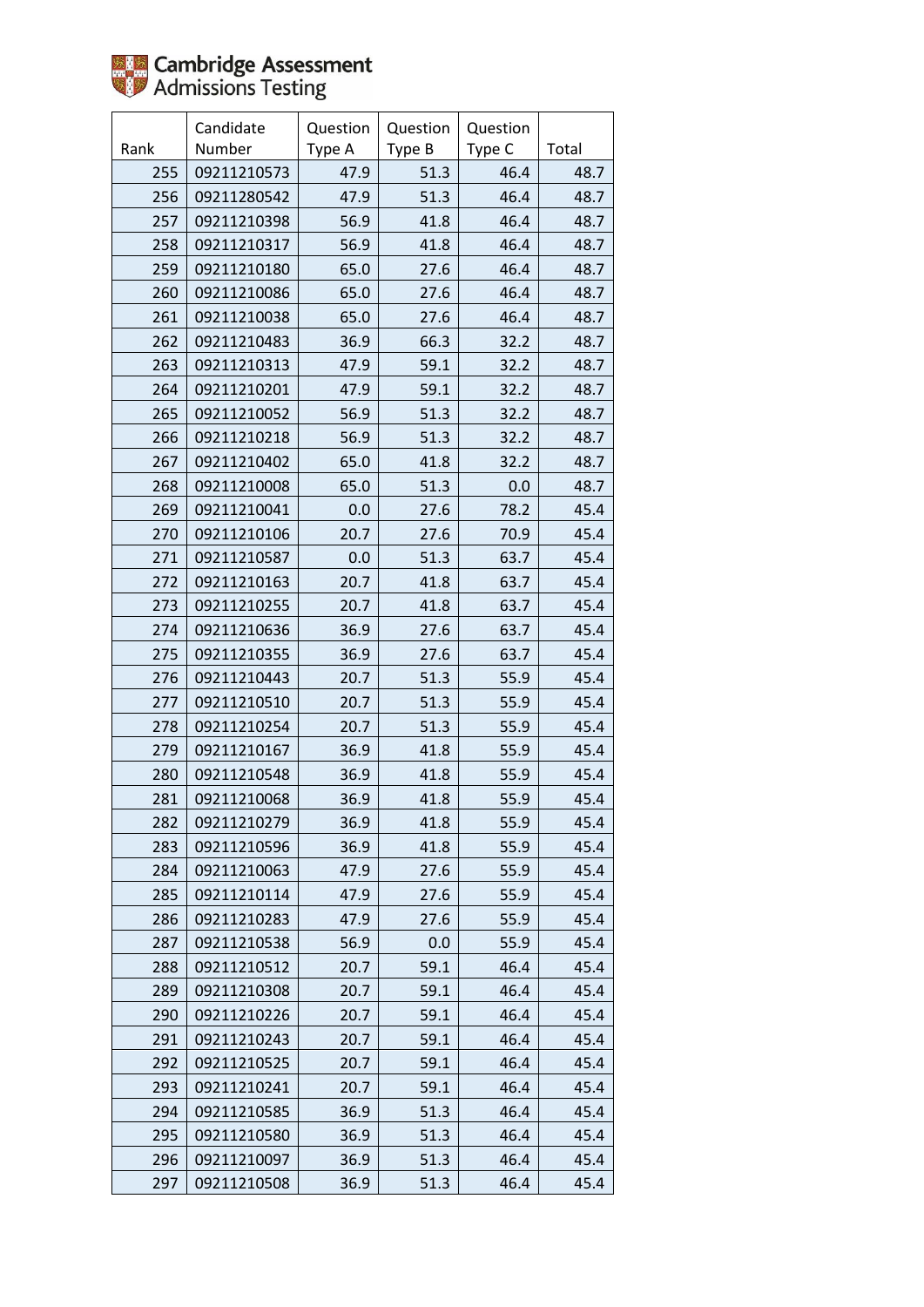

|      | Candidate   | Question | Question | Question |       |
|------|-------------|----------|----------|----------|-------|
| Rank | Number      | Type A   | Type B   | Type C   | Total |
| 298  | 09211210460 | 36.9     | 51.3     | 46.4     | 45.4  |
| 299  | 09211210582 | 36.9     | 51.3     | 46.4     | 45.4  |
| 300  | 09211210314 | 36.9     | 51.3     | 46.4     | 45.4  |
| 301  | 09211210481 | 36.9     | 51.3     | 46.4     | 45.4  |
| 302  | 09211210327 | 36.9     | 51.3     | 46.4     | 45.4  |
| 303  | 09211210374 | 47.9     | 41.8     | 46.4     | 45.4  |
| 304  | 09211210471 | 47.9     | 41.8     | 46.4     | 45.4  |
| 305  | 09211210017 | 47.9     | 41.8     | 46.4     | 45.4  |
| 306  | 09211210371 | 47.9     | 41.8     | 46.4     | 45.4  |
| 307  | 09211210081 | 47.9     | 41.8     | 46.4     | 45.4  |
| 308  | 09211210128 | 47.9     | 41.8     | 46.4     | 45.4  |
| 309  | 09211210473 | 47.9     | 41.8     | 46.4     | 45.4  |
| 310  | 09211210464 | 47.9     | 41.8     | 46.4     | 45.4  |
| 311  | 09211210399 | 47.9     | 41.8     | 46.4     | 45.4  |
| 312  | 09211210330 | 47.9     | 41.8     | 46.4     | 45.4  |
| 313  | 09211210517 | 56.9     | 27.6     | 46.4     | 45.4  |
| 314  | 09211210034 | 56.9     | 27.6     | 46.4     | 45.4  |
| 315  | 09211210137 | 56.9     | 27.6     | 46.4     | 45.4  |
| 316  | 09211210014 | 56.9     | 27.6     | 46.4     | 45.4  |
| 317  | 09211210036 | 56.9     | 27.6     | 46.4     | 45.4  |
| 318  | 09211210228 | 36.9     | 59.1     | 32.2     | 45.4  |
| 319  | 09211210325 | 36.9     | 59.1     | 32.2     | 45.4  |
| 320  | 09211210210 | 36.9     | 59.1     | 32.2     | 45.4  |
| 321  | 09211210215 | 36.9     | 59.1     | 32.2     | 45.4  |
| 322  | 09211210133 | 47.9     | 51.3     | 32.2     | 45.4  |
| 323  | 09211210042 | 47.9     | 51.3     | 32.2     | 45.4  |
| 324  | 09211210053 | 47.9     | 51.3     | 32.2     | 45.4  |
| 325  | 09211210064 | 47.9     | 51.3     | 32.2     | 45.4  |
| 326  | 09211210574 | 47.9     | 51.3     | 32.2     | 45.4  |
| 327  | 09211210129 | 47.9     | 51.3     | 32.2     | 45.4  |
| 328  | 09211210324 | 56.9     | 41.8     | 32.2     | 45.4  |
| 329  | 09211210104 | 56.9     | 41.8     | 32.2     | 45.4  |
| 330  | 09211210566 | 56.9     | 41.8     | 32.2     | 45.4  |
| 331  | 09211210370 | 56.9     | 41.8     | 32.2     | 45.4  |
| 332  | 09211210424 | 65.0     | 27.6     | 32.2     | 45.4  |
| 333  | 09211210339 | 47.9     | 59.1     | 0.0      | 45.4  |
| 334  | 09211210436 | 47.9     | 59.1     | 0.0      | 45.4  |
| 335  | 09211210341 | 56.9     | 51.3     | 0.0      | 45.4  |
| 336  | 09211210377 | 73.0     | 27.6     | 0.0      | 45.4  |
| 337  | 09211210494 | 73.0     | 27.6     | 0.0      | 45.4  |
| 338  | 09211210595 | 0.0      | 41.8     | 63.7     | 41.7  |
| 339  | 09211210305 | 20.7     | 27.6     | 63.7     | 41.7  |
| 340  | 09211210624 | 0.0      | 51.3     | 55.9     | 41.7  |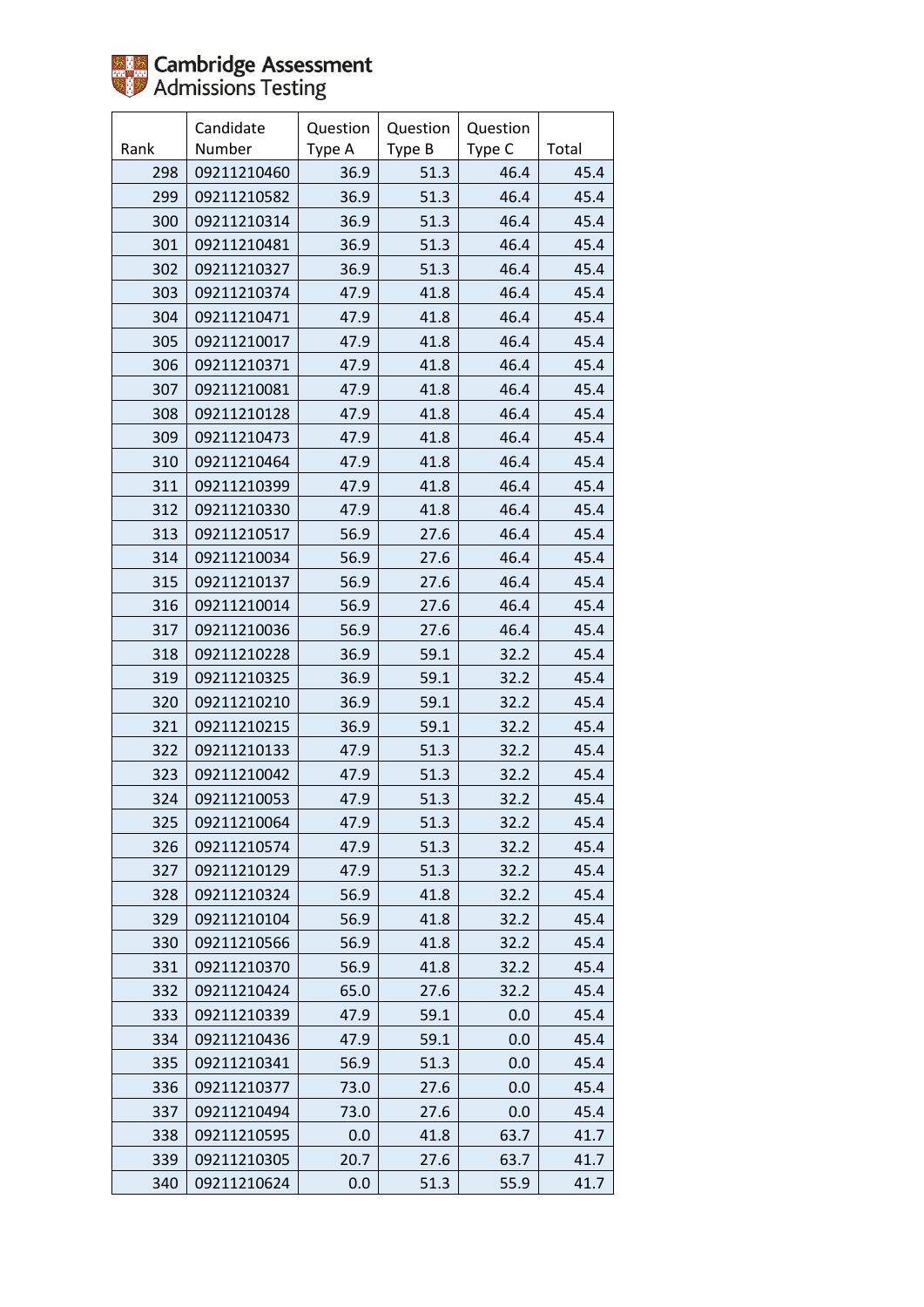

|      | Candidate   | Question | Question | Question |       |
|------|-------------|----------|----------|----------|-------|
| Rank | Number      | Type A   | Type B   | Type C   | Total |
| 341  | 09211210006 | 0.0      | 51.3     | 55.9     | 41.7  |
| 342  | 09211210321 | 0.0      | 51.3     | 55.9     | 41.7  |
| 343  | 09211210270 | 20.7     | 41.8     | 55.9     | 41.7  |
| 344  | 09211210506 | 20.7     | 41.8     | 55.9     | 41.7  |
| 345  | 09211210071 | 20.7     | 41.8     | 55.9     | 41.7  |
| 346  | 09211210552 | 36.9     | 27.6     | 55.9     | 41.7  |
| 347  | 09211210319 | 36.9     | 27.6     | 55.9     | 41.7  |
| 348  | 09211210413 | 36.9     | 27.6     | 55.9     | 41.7  |
| 349  | 09211210389 | 47.9     | 0.0      | 55.9     | 41.7  |
| 350  | 09211210557 | 20.7     | 51.3     | 46.4     | 41.7  |
| 351  | 09211210616 | 20.7     | 51.3     | 46.4     | 41.7  |
| 352  | 09211210499 | 20.7     | 51.3     | 46.4     | 41.7  |
| 353  | 09211210645 | 20.7     | 51.3     | 46.4     | 41.7  |
| 354  | 09211210563 | 36.9     | 41.8     | 46.4     | 41.7  |
| 355  | 09211210450 | 36.9     | 41.8     | 46.4     | 41.7  |
| 356  | 09211210447 | 36.9     | 41.8     | 46.4     | 41.7  |
| 357  | 09211210622 | 36.9     | 41.8     | 46.4     | 41.7  |
| 358  | 09211210265 | 36.9     | 41.8     | 46.4     | 41.7  |
| 359  | 09211210326 | 36.9     | 41.8     | 46.4     | 41.7  |
| 360  | 09211210639 | 36.9     | 41.8     | 46.4     | 41.7  |
| 361  | 09211210076 | 36.9     | 41.8     | 46.4     | 41.7  |
| 362  | 09211210217 | 36.9     | 41.8     | 46.4     | 41.7  |
| 363  | 09211210044 | 36.9     | 41.8     | 46.4     | 41.7  |
| 364  | 09211210273 | 36.9     | 41.8     | 46.4     | 41.7  |
| 365  | 09211210083 | 36.9     | 41.8     | 46.4     | 41.7  |
| 366  | 09211210159 | 36.9     | 41.8     | 46.4     | 41.7  |
| 367  | 09211210111 | 36.9     | 41.8     | 46.4     | 41.7  |
| 368  | 09211210438 | 47.9     | 27.6     | 46.4     | 41.7  |
| 369  | 09211210403 | 47.9     | 27.6     | 46.4     | 41.7  |
| 370  | 09211210534 | 47.9     | 27.6     | 46.4     | 41.7  |
| 371  | 09211210591 | 47.9     | 27.6     | 46.4     | 41.7  |
| 372  | 09211210223 | 47.9     | 27.6     | 46.4     | 41.7  |
| 373  | 09211210311 | 47.9     | 27.6     | 46.4     | 41.7  |
| 374  | 09211210383 | 47.9     | 27.6     | 46.4     | 41.7  |
| 375  | 09211210611 | 47.9     | 27.6     | 46.4     | 41.7  |
| 376  | 09211210200 | 56.9     | 0.0      | 46.4     | 41.7  |
| 377  | 09211210417 | 20.7     | 59.1     | 32.2     | 41.7  |
| 378  | 09211210350 | 20.7     | 59.1     | 32.2     | 41.7  |
| 379  | 09211210024 | 20.7     | 59.1     | 32.2     | 41.7  |
| 380  | 09211210160 | 36.9     | 51.3     | 32.2     | 41.7  |
| 381  | 09211210469 | 36.9     | 51.3     | 32.2     | 41.7  |
| 382  | 09211210046 | 36.9     | 51.3     | 32.2     | 41.7  |
| 383  | 09211210013 | 36.9     | 51.3     | 32.2     | 41.7  |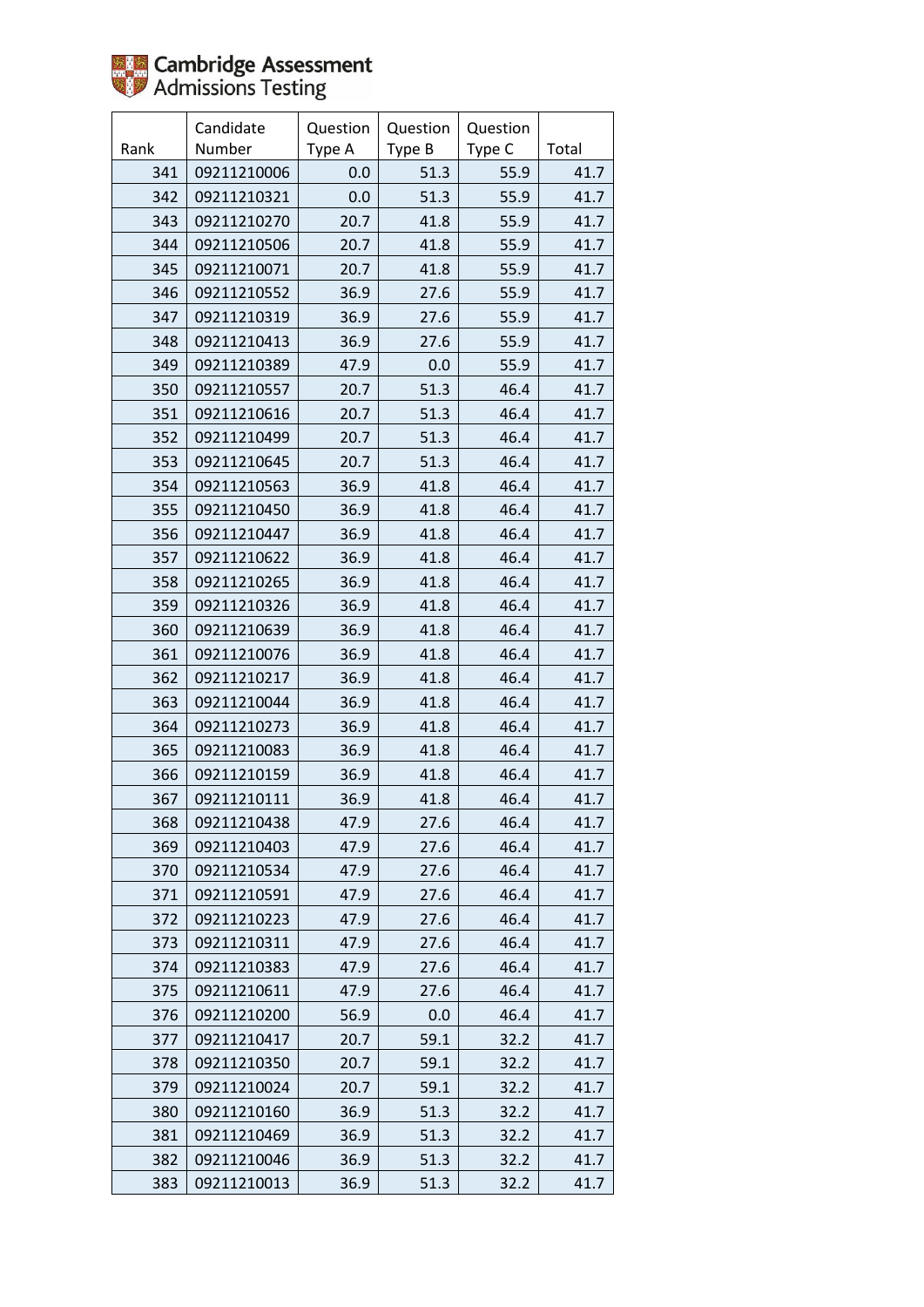

|      | Candidate   | Question | Question | Question |       |
|------|-------------|----------|----------|----------|-------|
| Rank | Number      | Type A   | Type B   | Type C   | Total |
| 384  | 09211210597 | 36.9     | 51.3     | 32.2     | 41.7  |
| 385  | 09211210216 | 36.9     | 51.3     | 32.2     | 41.7  |
| 386  | 09211210005 | 36.9     | 51.3     | 32.2     | 41.7  |
| 387  | 09211210072 | 36.9     | 51.3     | 32.2     | 41.7  |
| 388  | 09211210151 | 36.9     | 51.3     | 32.2     | 41.7  |
| 389  | 09211210351 | 36.9     | 51.3     | 32.2     | 41.7  |
| 390  | 09211210492 | 47.9     | 41.8     | 32.2     | 41.7  |
| 391  | 09211210049 | 47.9     | 41.8     | 32.2     | 41.7  |
| 392  | 09211210130 | 47.9     | 41.8     | 32.2     | 41.7  |
| 393  | 09211210323 | 47.9     | 41.8     | 32.2     | 41.7  |
| 394  | 09211210522 | 47.9     | 41.8     | 32.2     | 41.7  |
| 395  | 09211210092 | 47.9     | 41.8     | 32.2     | 41.7  |
| 396  | 09211210392 | 47.9     | 41.8     | 32.2     | 41.7  |
| 397  | 09211210503 | 47.9     | 41.8     | 32.2     | 41.7  |
| 398  | 09211210123 | 47.9     | 41.8     | 32.2     | 41.7  |
| 399  | 09211210589 | 47.9     | 41.8     | 32.2     | 41.7  |
| 400  | 09211210470 | 47.9     | 41.8     | 32.2     | 41.7  |
| 401  | 09211210600 | 47.9     | 41.8     | 32.2     | 41.7  |
| 402  | 09211210075 | 56.9     | 27.6     | 32.2     | 41.7  |
| 403  | 09211210530 | 56.9     | 27.6     | 32.2     | 41.7  |
| 404  | 09211210051 | 20.7     | 66.3     | 0.0      | 41.7  |
| 405  | 09211210632 | 36.9     | 59.1     | 0.0      | 41.7  |
| 406  | 09211210078 | 47.9     | 51.3     | 0.0      | 41.7  |
| 407  | 09211210219 | 56.9     | 41.8     | 0.0      | 41.7  |
| 408  | 09211210420 | 20.7     | 27.6     | 55.9     | 37.5  |
| 409  | 09211210310 | 20.7     | 27.6     | 55.9     | 37.5  |
| 410  | 09211210401 | 20.7     | 27.6     | 55.9     | 37.5  |
| 411  | 09211210404 | 36.9     | 0.0      | 55.9     | 37.5  |
| 412  | 09211210452 | 36.9     | 0.0      | 55.9     | 37.5  |
| 413  | 09211210222 | 0.0      | 51.3     | 46.4     | 37.5  |
| 414  | 09211210619 | 0.0      | 51.3     | 46.4     | 37.5  |
| 415  | 09211210037 | 20.7     | 41.8     | 46.4     | 37.5  |
| 416  | 09211210630 | 20.7     | 41.8     | 46.4     | 37.5  |
| 417  | 09211210277 | 20.7     | 41.8     | 46.4     | 37.5  |
| 418  | 09211210304 | 20.7     | 41.8     | 46.4     | 37.5  |
| 419  | 09211210647 | 20.7     | 41.8     | 46.4     | 37.5  |
| 420  | 09211210244 | 36.9     | 27.6     | 46.4     | 37.5  |
| 421  | 09211210379 | 36.9     | 27.6     | 46.4     | 37.5  |
| 422  | 09211210643 | 36.9     | 27.6     | 46.4     | 37.5  |
| 423  | 09211210454 | 36.9     | 27.6     | 46.4     | 37.5  |
| 424  | 09211210003 | 36.9     | 27.6     | 46.4     | 37.5  |
| 425  | 09211210567 | 36.9     | 27.6     | 46.4     | 37.5  |
| 426  | 09211210474 | 36.9     | 27.6     | 46.4     | 37.5  |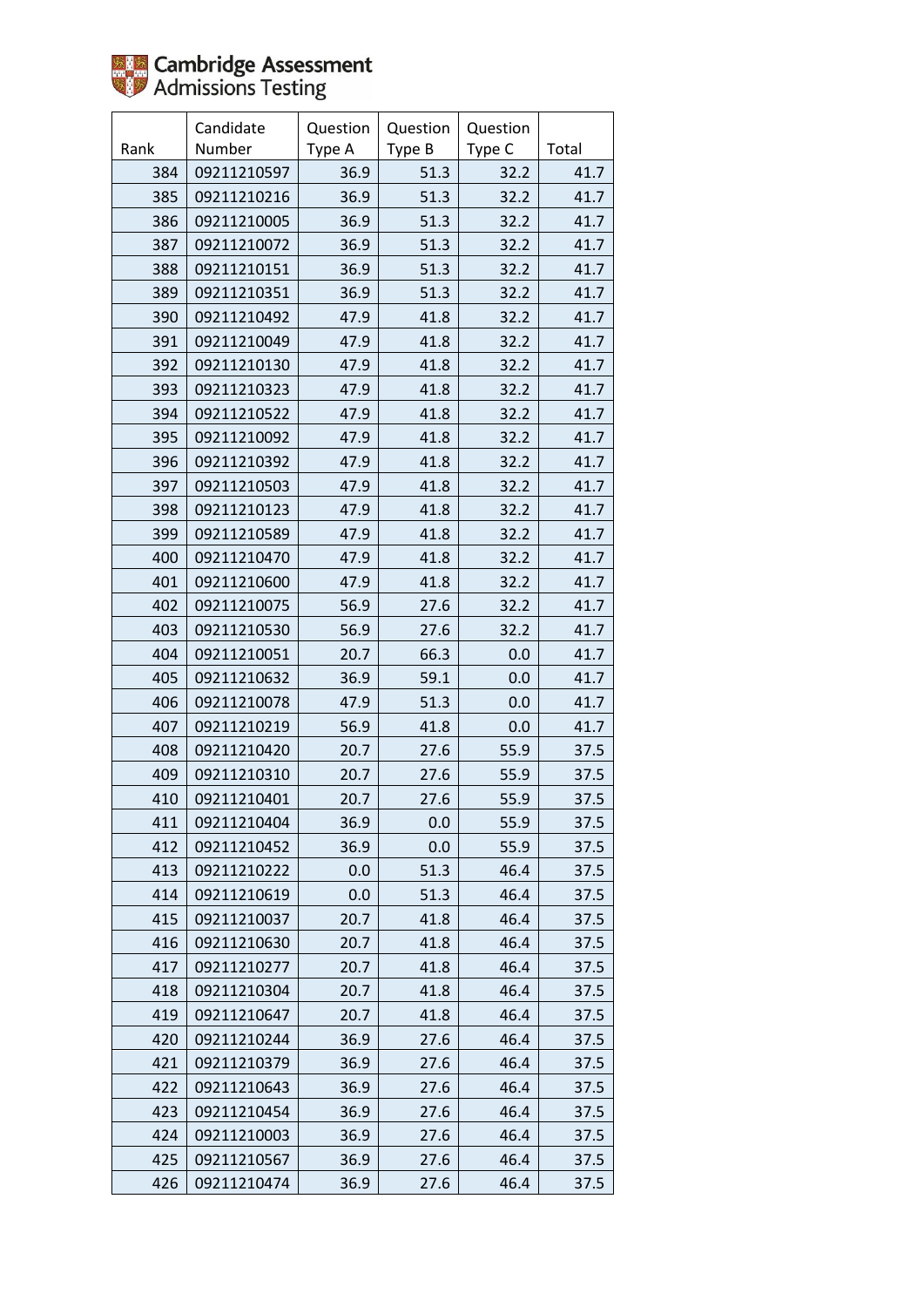

|      | Candidate   | Question | Question | Question |       |
|------|-------------|----------|----------|----------|-------|
| Rank | Number      | Type A   | Type B   | Type C   | Total |
| 427  | 09211210074 | 36.9     | 27.6     | 46.4     | 37.5  |
| 428  | 09211210135 | 36.9     | 27.6     | 46.4     | 37.5  |
| 429  | 09211210381 | 36.9     | 27.6     | 46.4     | 37.5  |
| 430  | 09211210472 | 47.9     | 0.0      | 46.4     | 37.5  |
| 431  | 09211210547 | 47.9     | 0.0      | 46.4     | 37.5  |
| 432  | 09211210260 | 47.9     | 0.0      | 46.4     | 37.5  |
| 433  | 09211210362 | 0.0      | 59.1     | 32.2     | 37.5  |
| 434  | 09211210463 | 0.0      | 59.1     | 32.2     | 37.5  |
| 435  | 09211210572 | 0.0      | 59.1     | 32.2     | 37.5  |
| 436  | 09211210320 | 20.7     | 51.3     | 32.2     | 37.5  |
| 437  | 09211210146 | 20.7     | 51.3     | 32.2     | 37.5  |
| 438  | 09211210518 | 20.7     | 51.3     | 32.2     | 37.5  |
| 439  | 09211210459 | 36.9     | 41.8     | 32.2     | 37.5  |
| 440  | 09211210213 | 36.9     | 41.8     | 32.2     | 37.5  |
| 441  | 09211210172 | 36.9     | 41.8     | 32.2     | 37.5  |
| 442  | 09211210569 | 36.9     | 41.8     | 32.2     | 37.5  |
| 443  | 09211210504 | 36.9     | 41.8     | 32.2     | 37.5  |
| 444  | 09211210012 | 36.9     | 41.8     | 32.2     | 37.5  |
| 445  | 09211210197 | 36.9     | 41.8     | 32.2     | 37.5  |
| 446  | 09211210059 | 47.9     | 27.6     | 32.2     | 37.5  |
| 447  | 09211210331 | 47.9     | 27.6     | 32.2     | 37.5  |
| 448  | 09211210480 | 56.9     | 0.0      | 32.2     | 37.5  |
| 449  | 09211210445 | 20.7     | 59.1     | 0.0      | 37.5  |
| 450  | 09211210090 | 20.7     | 59.1     | 0.0      | 37.5  |
| 451  | 09211210628 | 20.7     | 59.1     | 0.0      | 37.5  |
| 452  | 09211210446 | 36.9     | 51.3     | 0.0      | 37.5  |
| 453  | 09211210055 | 36.9     | 51.3     | 0.0      | 37.5  |
| 454  | 09211210093 | 47.9     | 41.8     | 0.0      | 37.5  |
| 455  | 09211210400 | 47.9     | 41.8     | 0.0      | 37.5  |
| 456  | 09211210501 | 0.0      | 27.6     | 55.9     | 32.7  |
| 457  | 09211210161 | 0.0      | 27.6     | 55.9     | 32.7  |
| 458  | 09211210035 | 0.0      | 41.8     | 46.4     | 32.7  |
| 459  | 09211210502 | 0.0      | 41.8     | 46.4     | 32.7  |
| 460  | 09211210353 | 0.0      | 41.8     | 46.4     | 32.7  |
| 461  | 09211210117 | 0.0      | 41.8     | 46.4     | 32.7  |
| 462  | 09211210343 | 20.7     | 27.6     | 46.4     | 32.7  |
| 463  | 09211210047 | 20.7     | 27.6     | 46.4     | 32.7  |
| 464  | 09211210177 | 20.7     | 27.6     | 46.4     | 32.7  |
| 465  | 09211210240 | 20.7     | 27.6     | 46.4     | 32.7  |
| 466  | 09211210202 | 20.7     | 27.6     | 46.4     | 32.7  |
| 467  | 09211210113 | 36.9     | 0.0      | 46.4     | 32.7  |
| 468  | 09211210198 | 0.0      | 51.3     | 32.2     | 32.7  |
| 469  | 09211210285 | 20.7     | 41.8     | 32.2     | 32.7  |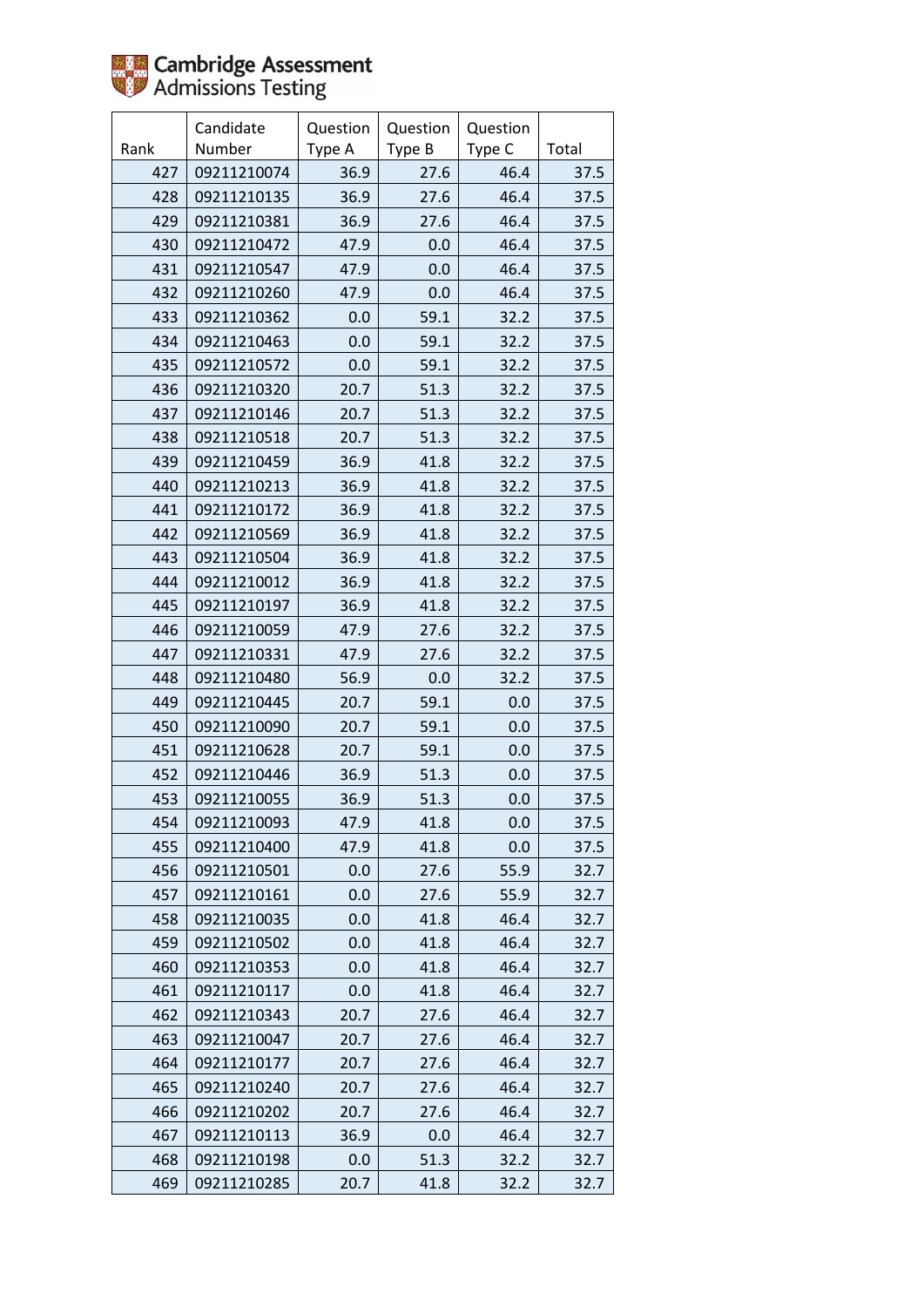

|      | Candidate   | Question | Question | Question |       |
|------|-------------|----------|----------|----------|-------|
| Rank | Number      | Type A   | Type B   | Type C   | Total |
| 470  | 09211210190 | 20.7     | 41.8     | 32.2     | 32.7  |
| 471  | 09211210162 | 20.7     | 41.8     | 32.2     | 32.7  |
| 472  | 09211210058 | 20.7     | 41.8     | 32.2     | 32.7  |
| 473  | 09211210234 | 20.7     | 41.8     | 32.2     | 32.7  |
| 474  | 09211210439 | 36.9     | 27.6     | 32.2     | 32.7  |
| 475  | 09211210062 | 36.9     | 27.6     | 32.2     | 32.7  |
| 476  | 09211210562 | 36.9     | 27.6     | 32.2     | 32.7  |
| 477  | 09211210293 | 36.9     | 27.6     | 32.2     | 32.7  |
| 478  | 09211210365 | 36.9     | 27.6     | 32.2     | 32.7  |
| 479  | 09211210620 | 47.9     | 0.0      | 32.2     | 32.7  |
| 480  | 09211210165 | 47.9     | 0.0      | 32.2     | 32.7  |
| 481  | 09211210307 | 20.7     | 51.3     | 0.0      | 32.7  |
| 482  | 09211210476 | 36.9     | 41.8     | 0.0      | 32.7  |
| 483  | 09211210152 | 47.9     | 27.6     | 0.0      | 32.7  |
| 484  | 09211210604 | 47.9     | 27.6     | 0.0      | 32.7  |
| 485  | 09211210461 | 0.0      | 0.0      | 55.9     | 26.6  |
| 486  | 09211210027 | 0.0      | 0.0      | 55.9     | 26.6  |
| 487  | 09211210040 | 20.7     | 0.0      | 46.4     | 26.6  |
| 488  | 09211210462 | 20.7     | 0.0      | 46.4     | 26.6  |
| 489  | 09211210174 | 0.0      | 41.8     | 32.2     | 26.6  |
| 490  | 09211210029 | 20.7     | 27.6     | 32.2     | 26.6  |
| 491  | 09211210109 | 20.7     | 27.6     | 32.2     | 26.6  |
| 492  | 09211210482 | 20.7     | 27.6     | 32.2     | 26.6  |
| 493  | 09211210444 | 20.7     | 27.6     | 32.2     | 26.6  |
| 494  | 09211210523 | 20.7     | 27.6     | 32.2     | 26.6  |
| 495  | 09211210316 | 20.7     | 27.6     | 32.2     | 26.6  |
| 496  | 09211210148 | 20.7     | 27.6     | 32.2     | 26.6  |
| 497  | 09211210338 | 20.7     | 27.6     | 32.2     | 26.6  |
| 498  | 09211210543 | 20.7     | 27.6     | 32.2     | 26.6  |
| 499  | 09211210144 | 36.9     | 0.0      | 32.2     | 26.6  |
| 500  | 09211210195 | 20.7     | 41.8     | 0.0      | 26.6  |
| 501  | 09211210227 | 20.7     | 41.8     | 0.0      | 26.6  |
| 502  | 09211210409 | 36.9     | 27.6     | 0.0      | 26.6  |
| 503  | 09211210050 | 36.9     | 27.6     | 0.0      | 26.6  |
| 504  | 09211210397 | 36.9     | 27.6     | 0.0      | 26.6  |
| 505  | 09211210155 | 47.9     | 0.0      | 0.0      | 26.6  |
| 506  | 09211210594 | 0.0      | 0.0      | 46.4     | 18.5  |
| 507  | 09211210214 | 0.0      | 27.6     | 32.2     | 18.5  |
| 508  | 09211210592 | 20.7     | 27.6     | 0.0      | 18.5  |
| 509  | 09211210266 | 20.7     | 27.6     | 0.0      | 18.5  |
| 510  | 09211210043 | 36.9     | 0.0      | 0.0      | 18.5  |
| 511  | 09211210546 | 36.9     | 0.0      | 0.0      | 18.5  |
| 512  | 09211210098 | 36.9     | 0.0      | 0.0      | 18.5  |